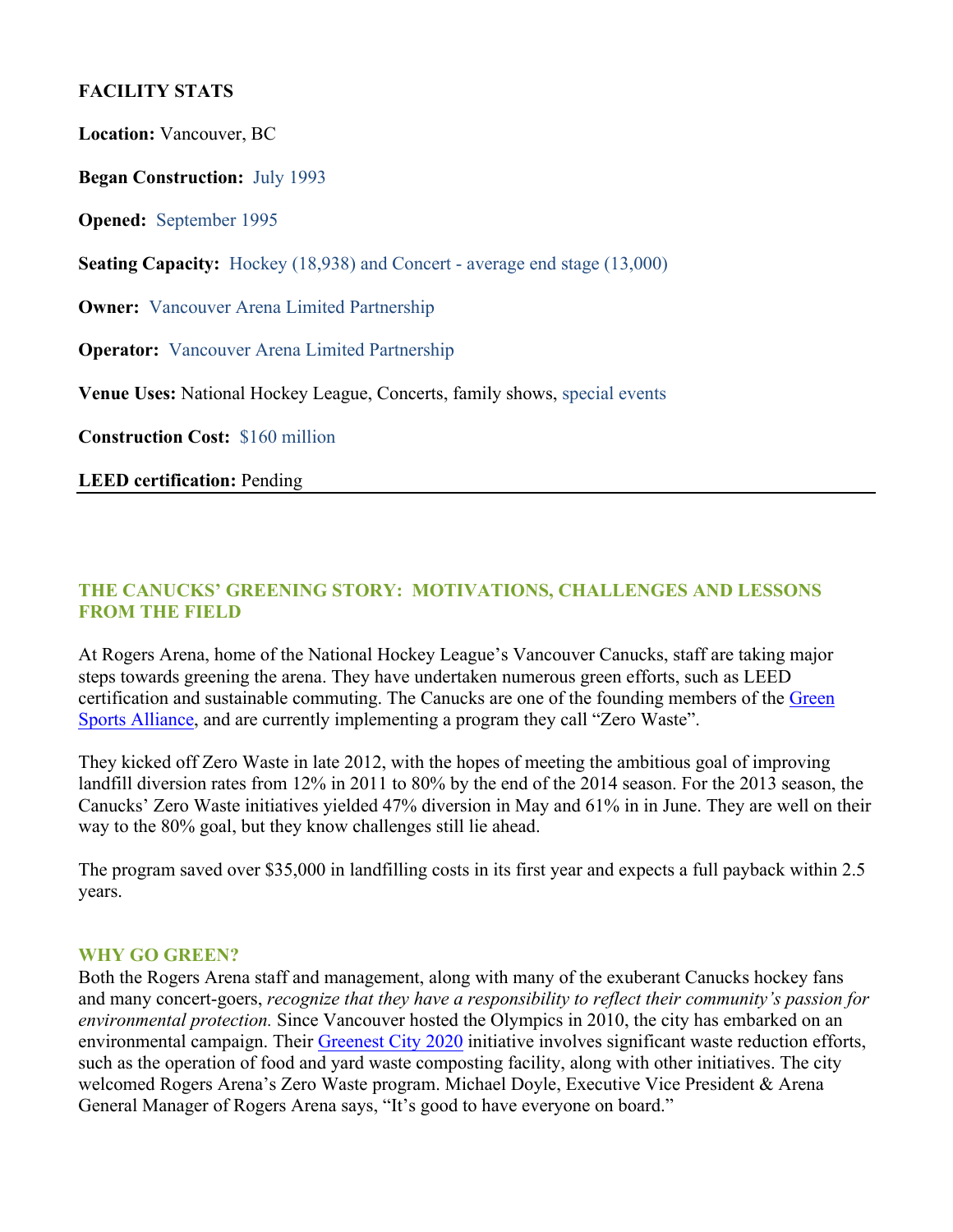In 2011, when Doyle joined Rogers Arena, one of his goals was to champion unique service strategies to enhance the fan experience. The Canucks aim to accomplish this by engaging fans and helping them do their part in this sustainability effort. More influences to the arena's new approach came from GSA, especially from members Century Link Field (Seattle Seahawks) and Safeco Field (Seattle Mariners) who have accomplished significant solid waste reductions with programs, with diversion of 81% in 2011.

### **WHERE TO START**

Rogers Arena management started by addressing their biggest solid waste stream: food and concessions waste. Prior to Zero Waste, much of this waste stream was tossed in solid waste at the end of events, at a rate of about seven to eight metric tons per month during the season. To deal with the waste issue Rogers Arena formalized a "green team" of staff and external partners. The team is made up of representatives from Engineering, Fan Services, Housekeeping and Aramark (their food services contractor). They have also involved their waste hauler, the city, and foodbanks when other expertise is needed. The team set a challenging goal to achieve 80% diversion of wastes by 2014.

The "green team" identified which materials could be collected for recycling or sent to the city-run compost facility or the food bank, and how to maximize proper sorting by the arena guests. The team established collection protocols for solid waste, recyclables, and all compostable concession-related wastes. Compostable wastes are now hauled to the City's composting facility, which turns the waste into quality garden compost. The team now meets monthly to evaluate and measure success, and to discuss additional improvement opportunities.

Rogers Arena applied the successful blueprints of Safeco Field and Century Link Stadium, in Seattle, for its own waste systems. Management designed and strategically placed receptacles that make it as easy as possible for fans to put waste in the right bin. Visits to Seattle also inspired the design and strategic placement of collection receptacles. The "tri-sorter" bins now used in Rogers Arena make it difficult to put a particular waste in the wrong slot.

While it's a great step to compost food wastes and scraps, the arena follows the waste management hierarchy, where reuse trumps recycling and compost. Any food remaining after an event – food that will not be used in the future due to expiration or other reasons – is now donated to their newly established friends at local food banks in B.C.

Another facet of the program design involved purchasing compostable food and beverage containers as well as other food wares. Compostables go beyond food scraps remaining

### **Sustainable Transit**

Prior to the Olympics in 2010, about 80% of Canucks fans arrived in cars. After the new transit systems were made in preparation for the Olympics, and widespread promotion of public transit by the Canucks, only about 25% of fans come to the arena via their own cars.

on fans' dishes. They include napkins, plates, bowls, and flatware, which is more expensive than the conventional plastic ware. Doyle says that it is worth it, and that increasing demand for the compostable flatware is bringing down the price point.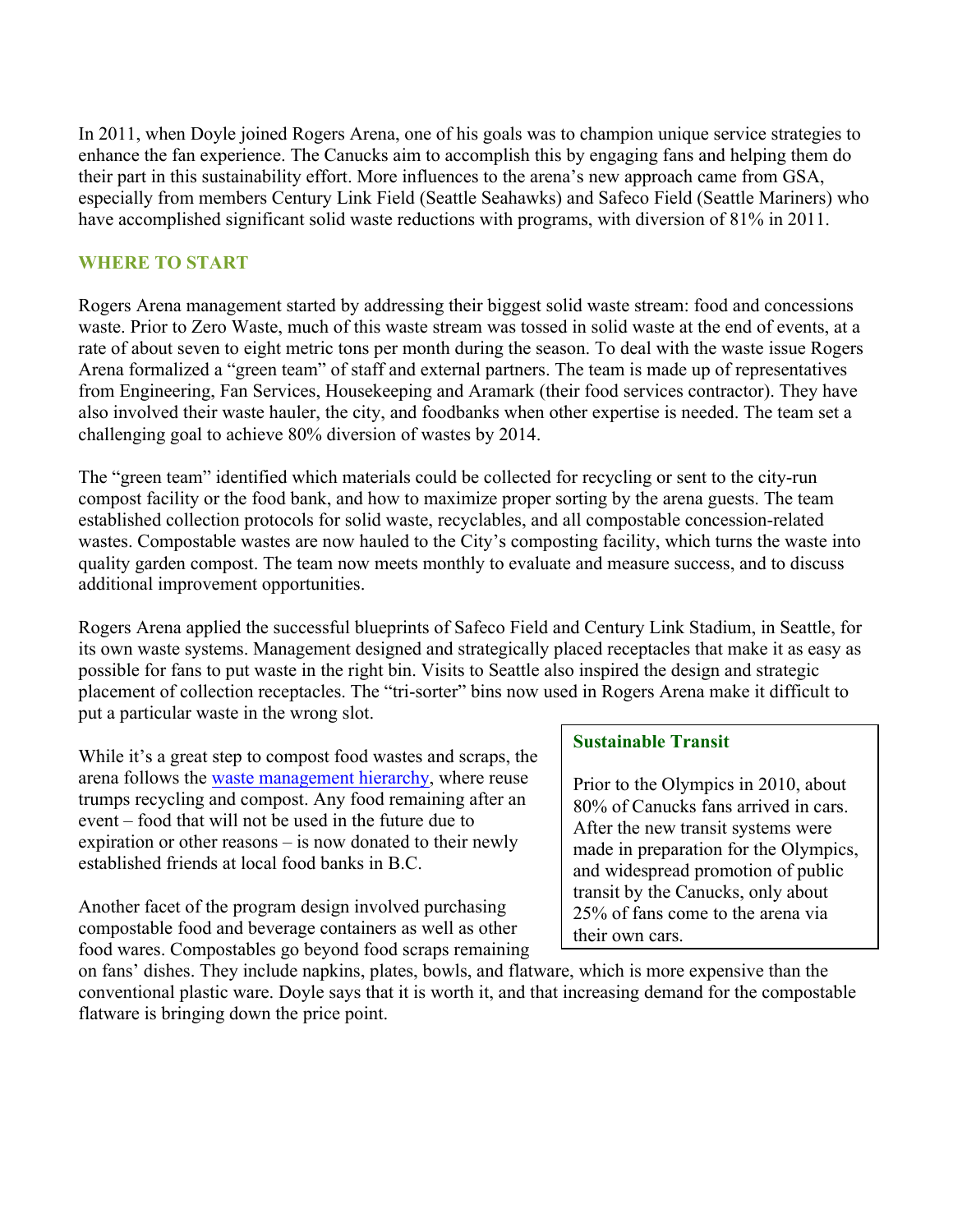To maximize fan participation, the team brainstormed ways to engage fans in green efforts. Starting with the puck-drop of the 2012-13 hockey season, which runs September through June, the stadium started integrating their fan-fave mascot, Fin, in green messaging. Fin promotes proper sorting during events, and is featured in a video played overhead for all audiences, reminding fans to pitch in. View Fin's video here.

Involving full-time staff is another way to increase diversion. Staff training promotes Zero Waste goals. And staff workspaces have "trisorters" along with a bulletin board showing overall efforts and progress towards 80% diversion.





*Above: An example of a progress tracking display that helps motivate staff to participate in Zero Waste efforts.* 

# **CHALLENGES: OVERCOME AND ONGOING**

It is a challenge to design a program to achieve 80% waste reduction within a short time span (less than two years). Achieving the goal requires constant assessment and refining of the program. If a venue lacks management support, or motivators such as GSA membership, it may be more challenging to move forward with waste diversion efforts. Thankfully, Rogers Arena staff easily convinced management to embrace the opportunity.

One of the Canucks' bigger challenges has been getting some of their suppliers on board to switch from non-recyclable plastic cups to recyclable ones. Engaging fans, especially the ones who aren't on board, is another challenge. But staff believe that Canucks fans will accomplish waste goals with the support of Fin's messages and the stadium's waste-proof tri-sorters.

Their self-imposed challenges are to implement Zero Waste, meet their diversion goals, and become LEED certified by 2016. This

### **Facility & Energy**

Rogers Arena is working toward LEED certification by 2016. The next steps are to: decrease electricity output; maintain efficiency in the energy used towards heating and cooling the arena; and replace refrigerators and freezers in the kitchens with more energy efficient appliances. The facility is also considering renewable energy installations. The facility's age, almost twenty years, makes installing renewables more challenging than installing them in newer facilities.